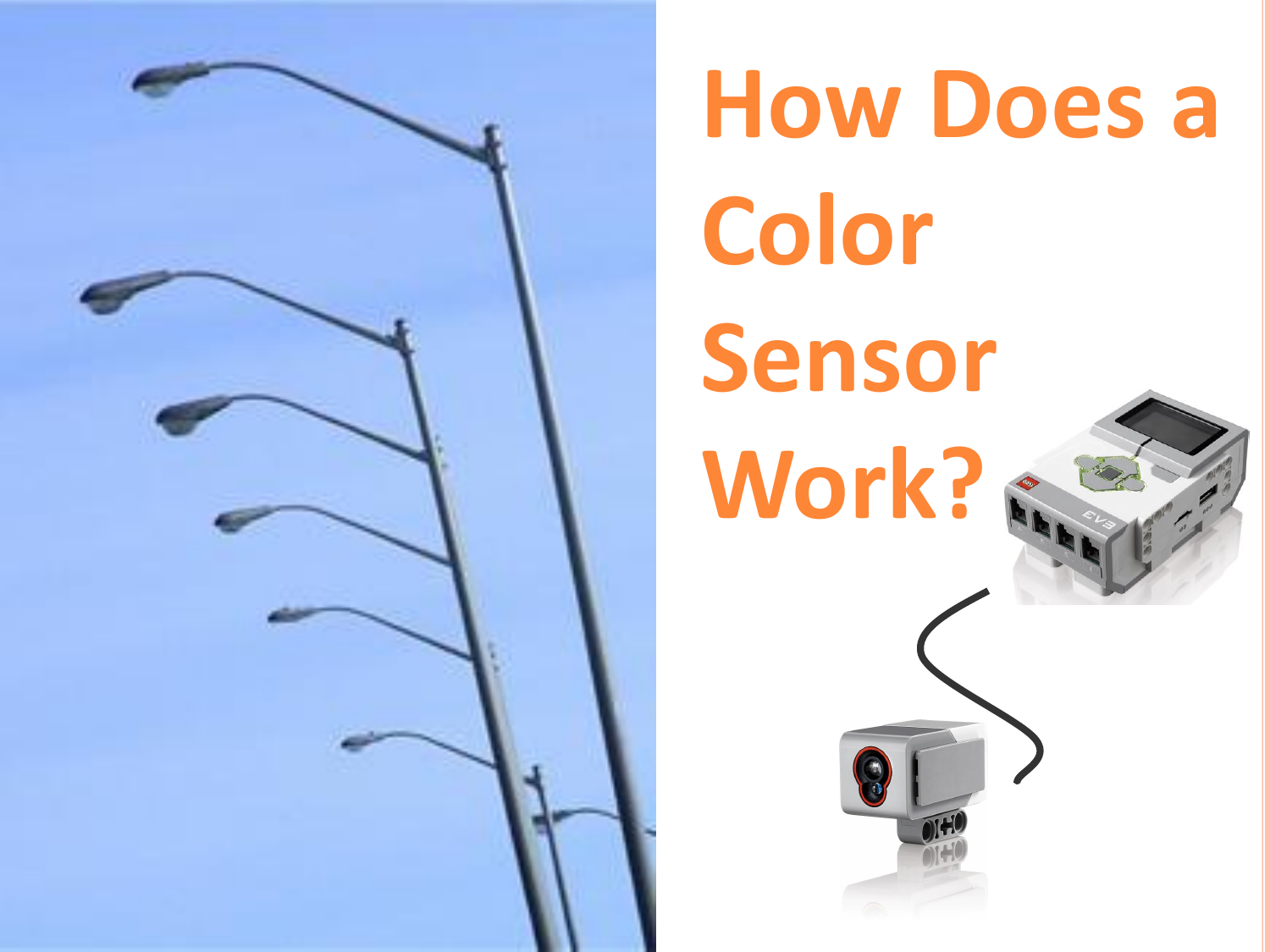### **Color Sensor Pre-Quiz**

**1. How do humans sense light?** 

**2. Provide an example "stimulus-sensorcoordinator-effector-response" framework using human eyes as the color sensor.**

**3. Give some examples of color sensors in engineering systems.**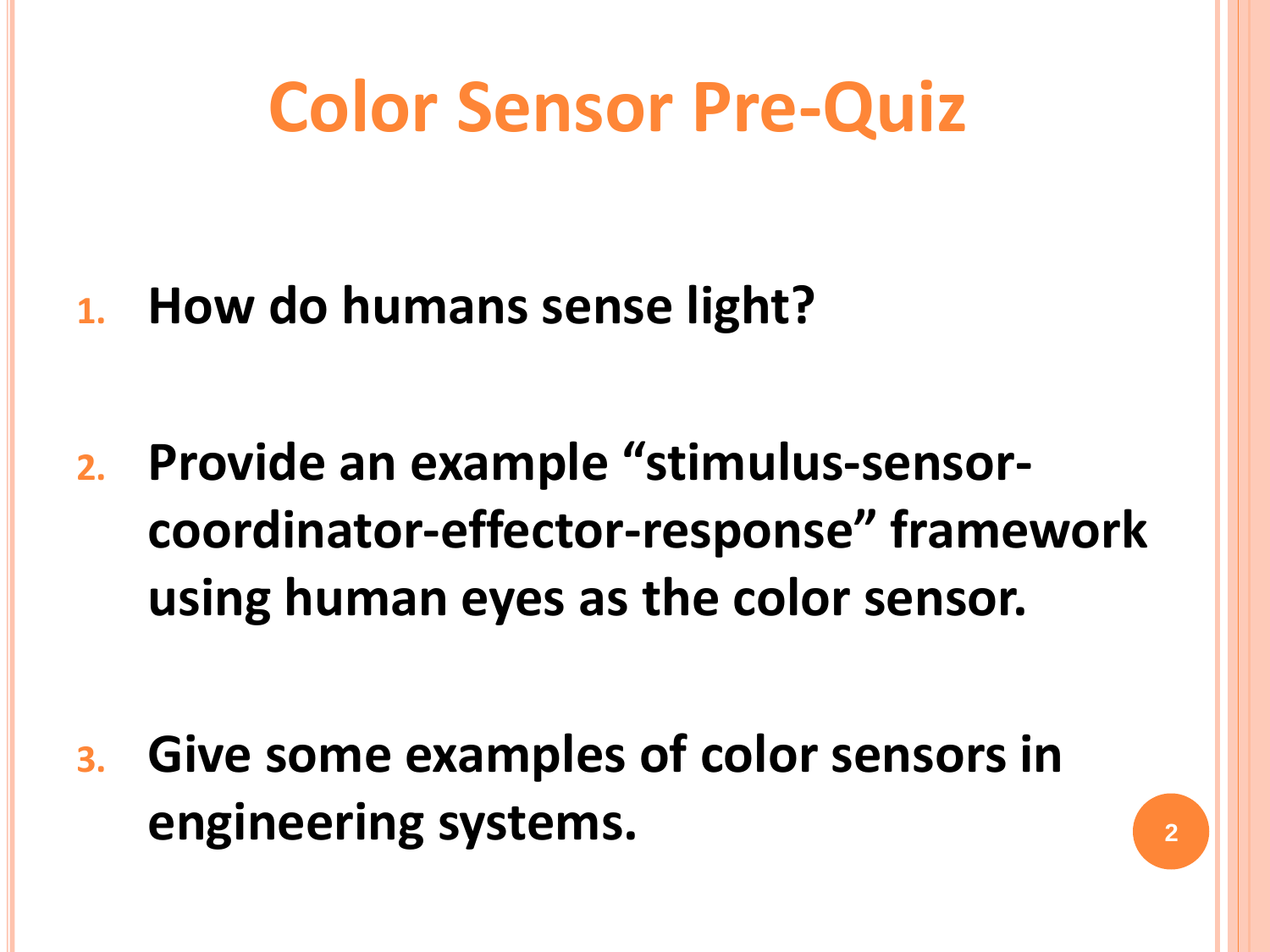# **Color Sensor Pre-Quiz Answers**

#### **1. How do humans sense light?**

**Humans have two eyes that collect light that falls on objects in front of them, and helps them to "see" the objects.**

**2. Provide an example "stimulus-sensor-coordinatoreffector-response" framework using human eyes as the color sensor.**

*Example***: sight of a scary object such as a wasp > two eyes > signals to human brain via nerves > signal to leg muscles > run to safety**

**3. Give some examples of color sensors in engineering systems.**

*Examples***: cameras; sensors that turn lights on when it gets dark outside; porch lights, streetlights and car headlights that turn on automatically in low light or at night**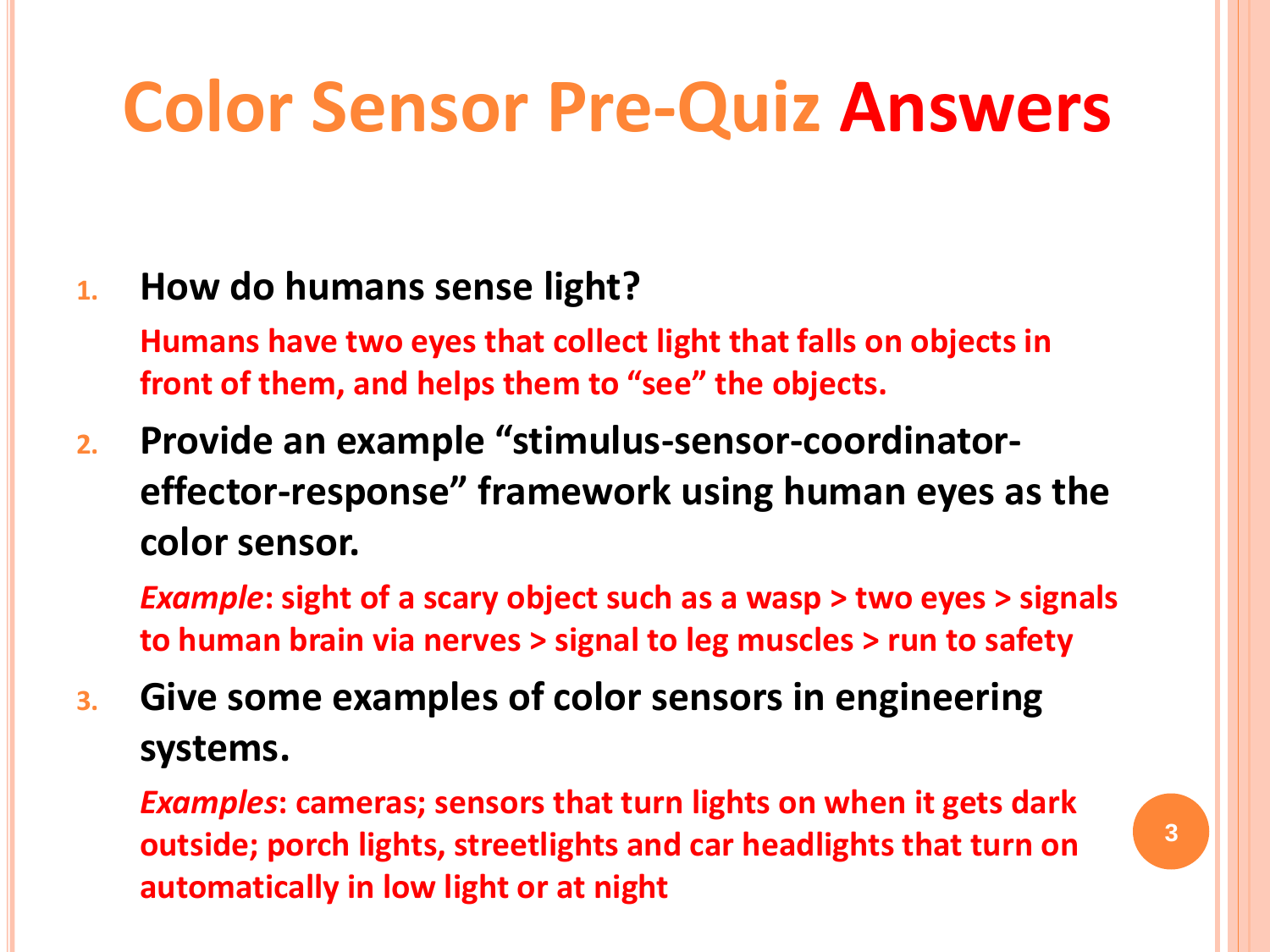#### **Review: From Stimulus to Response**

#### **stimulus > sensor > coordinator > effector > response**

#### **light > eyes > nervous system > muscle > run**

**From the sequence of steps above, what might happen in the example of a child seeing a wasp? The stimulus is light from wasp, the sensor is the eye that senses it and relays it to the nervous system (spinal cord and brain) which is the coordinator. The coordinator makes the decision of how to react, and then commands the leg muscles (the effector) to run for shelter quickly. So, we go from stimulus (sight) to response (movement of legs).**

**4 Do This: Sketch out a stimulus-to-response sequence for how this might be implemented in a robot. Identify all the components, as in the example above.**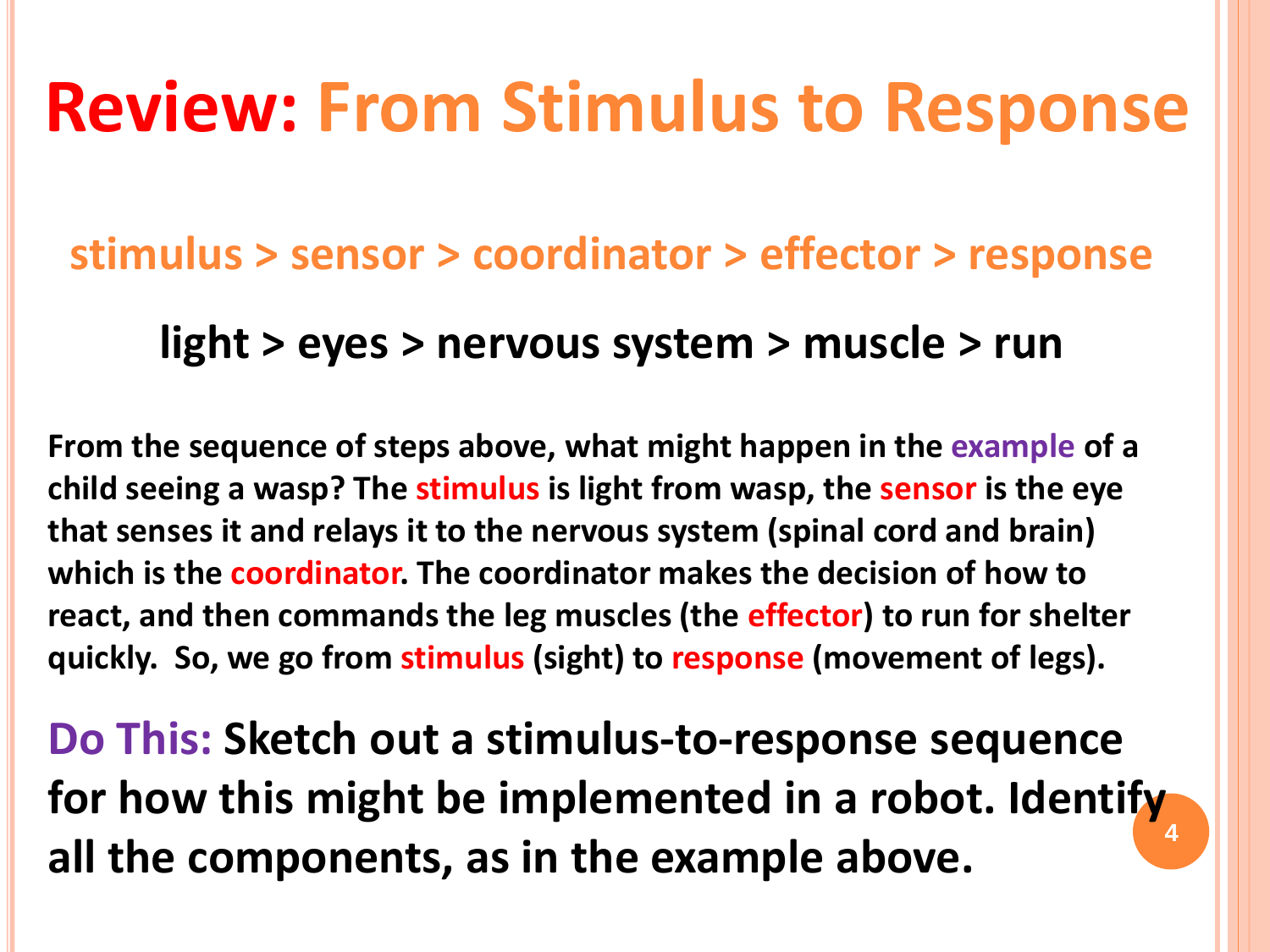# **Sense of Sight**

 **Close your eyes for a second. Then open your eyes and look around you.** 



- **Have you ever wondered, how you are able to see things around you? How do your eyes function?**
- **When light rays fall on the eye they pass through the pupil of the eye.**
- **The iris changes the size of the pupil depending on the amount of light. It shrinks in the presence of less light and enlarges in the presence of more light.**

**Then, what happens at the back of the eye ball?**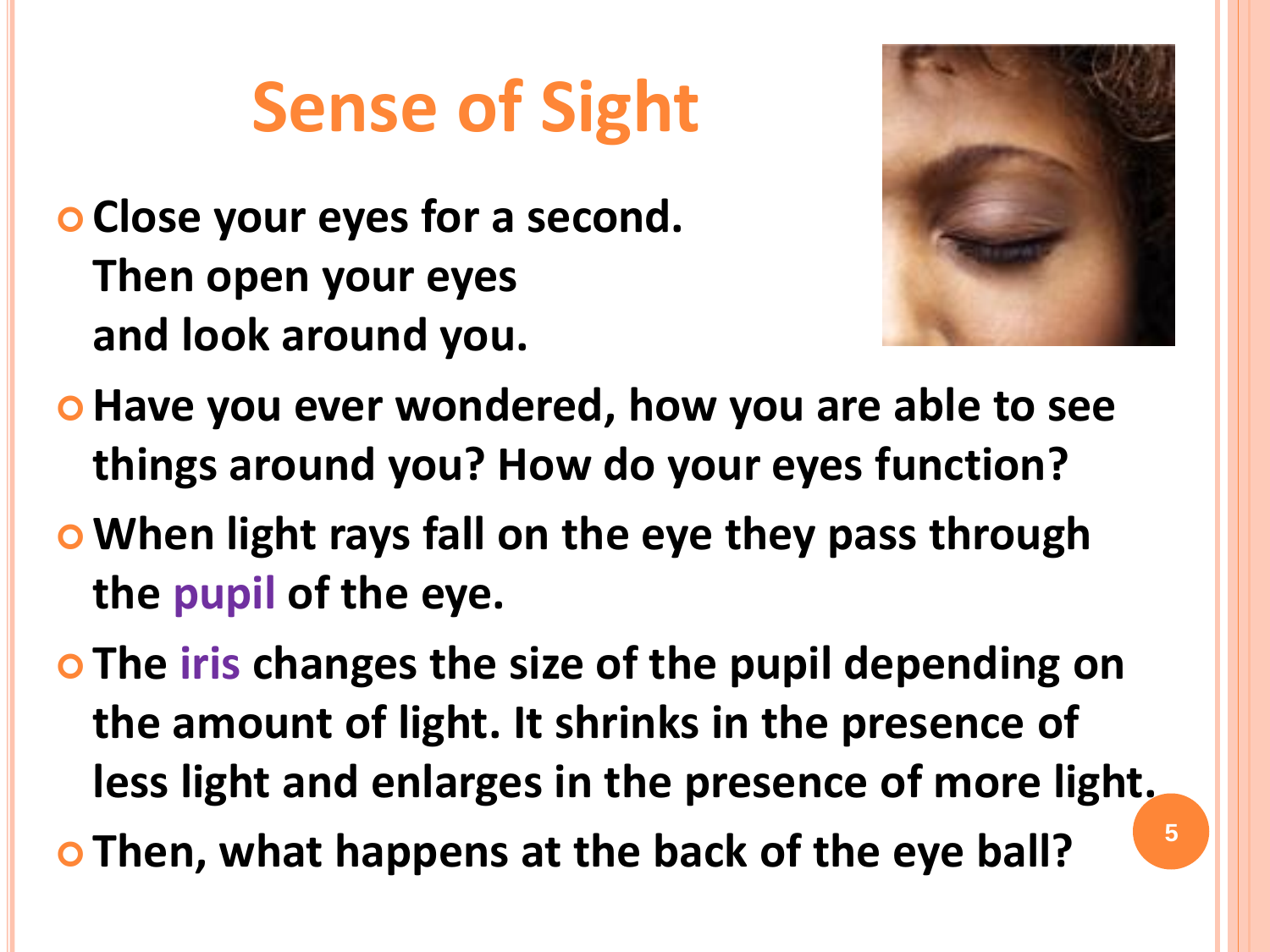#### **Vision & Human Eye Anatomy**



Fig. 16.1. (a) Cross section through a human eye. (b) Schematic view of the retina including rod and cone light receptors (adapted from Encyclopedia Britannica, 1994).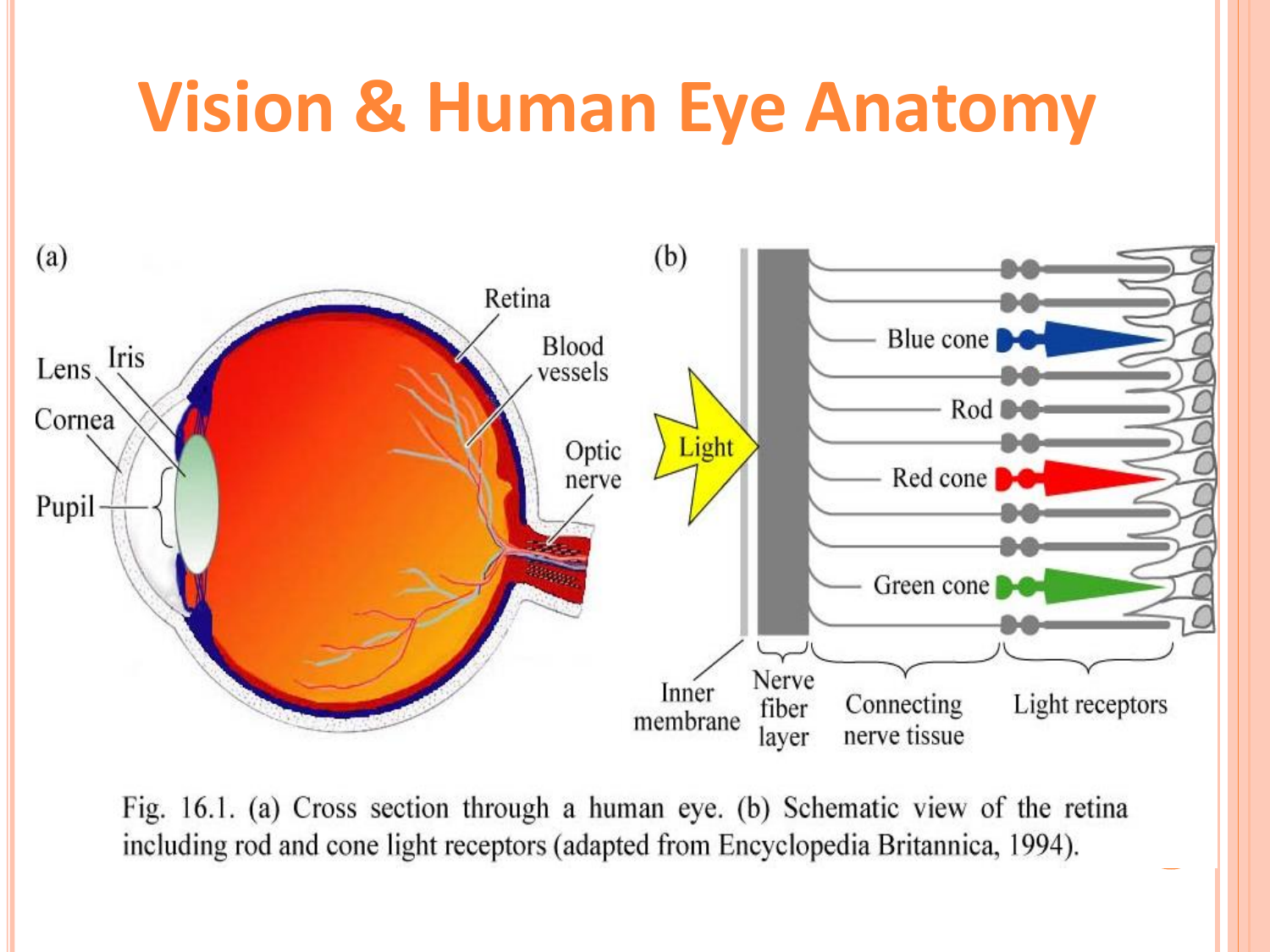# **Sense of Sight (continued)**

- **A lens behind the pupil focuses the image onto the retina.**
- **The image is upside down, but the visual cortex in the brain helps you identify the image.**
- **The retina is filled with light-sensitive cells called rods and cones.**
	- **Rods identify shapes.**
	- **Cones identify color.**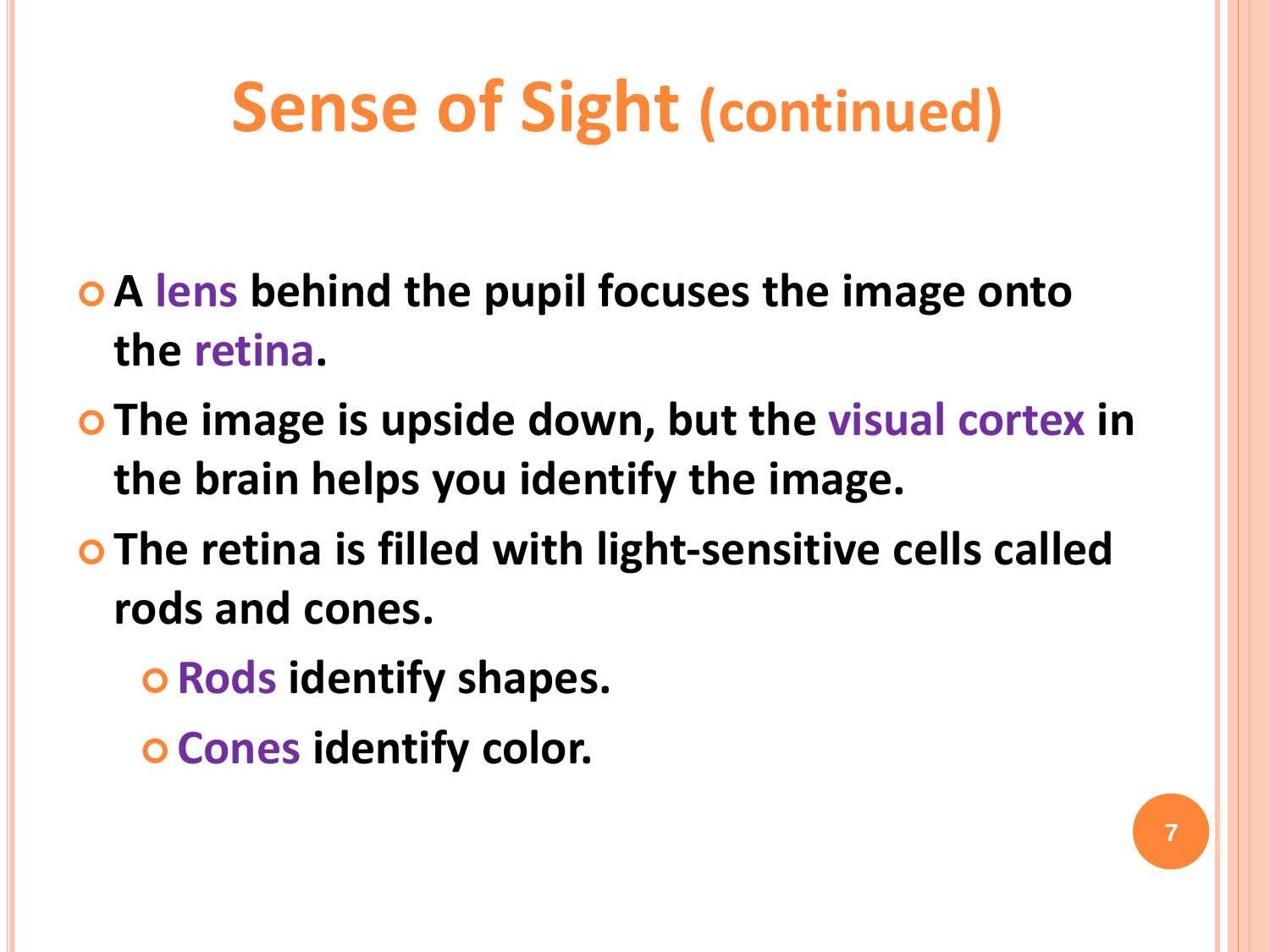## **Sense of Sight (continued)**

 **Watch the "Sense of Sight – How Human Eyes Work" video (1:39 minutes) and try the activity in the video:**

**<http://www.youtube.com/watch?v=ZH8L3i-qxuE>**

 **(optional) Watch this optical illusion: <http://www.michaelbach.de/ot/index.html>**

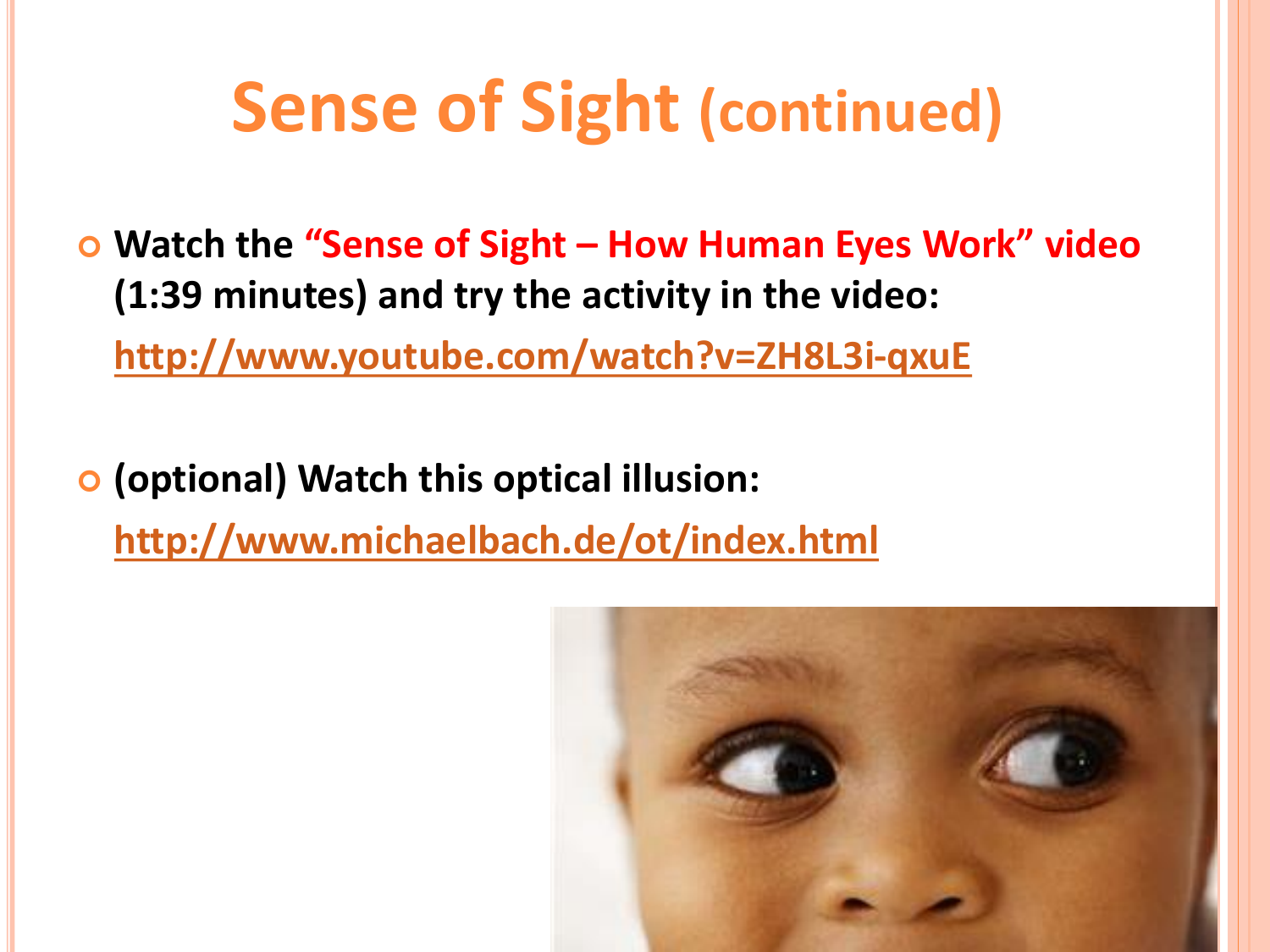# **Review: Robot Sensors**



**9**

**(As stated in an earlier activity,) robot sensors:**

- **Gather information from the surroundings and send it to the computer brick**
- **Robot sensors can only be used if a robot's program asks for information from them!**
- **Similarly, a robot can only act on information from the sensors if its program tells it to do so!**

**How do sensors send signals to the EV3 brick?**

 **The sensors send information through the wires (similar to the nervous system in your body) that connect them to the computer brick, which uses the information if its program requires it.**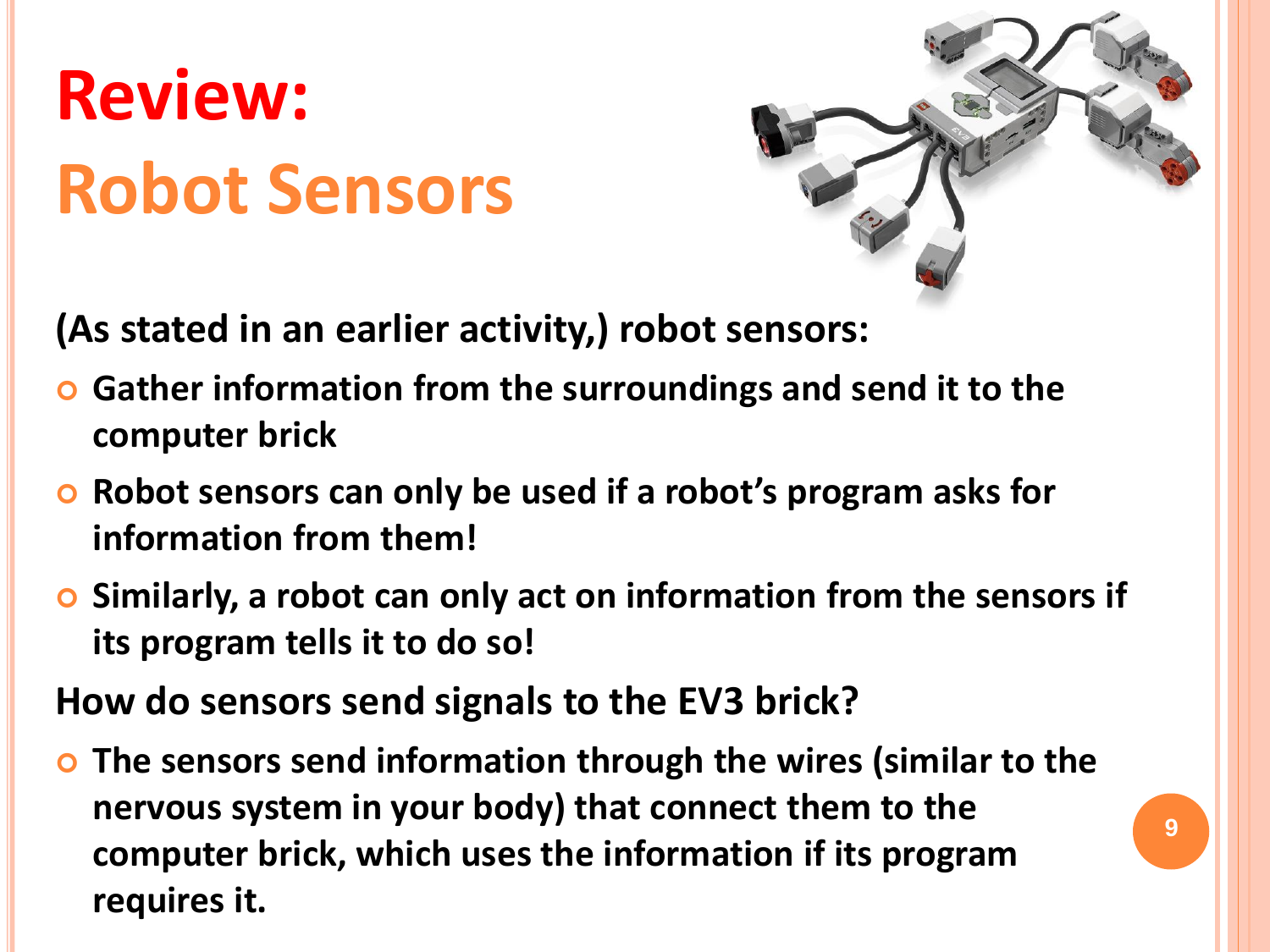# **How Are Color Sensors Made?**

- **Color sensors are made using electronics.**
- **The electronics enable the sensor to distinguish between the different colors in the light spectrum.**





**10** • **The EV3 color sensor detects colors and brightness, also called intensity.**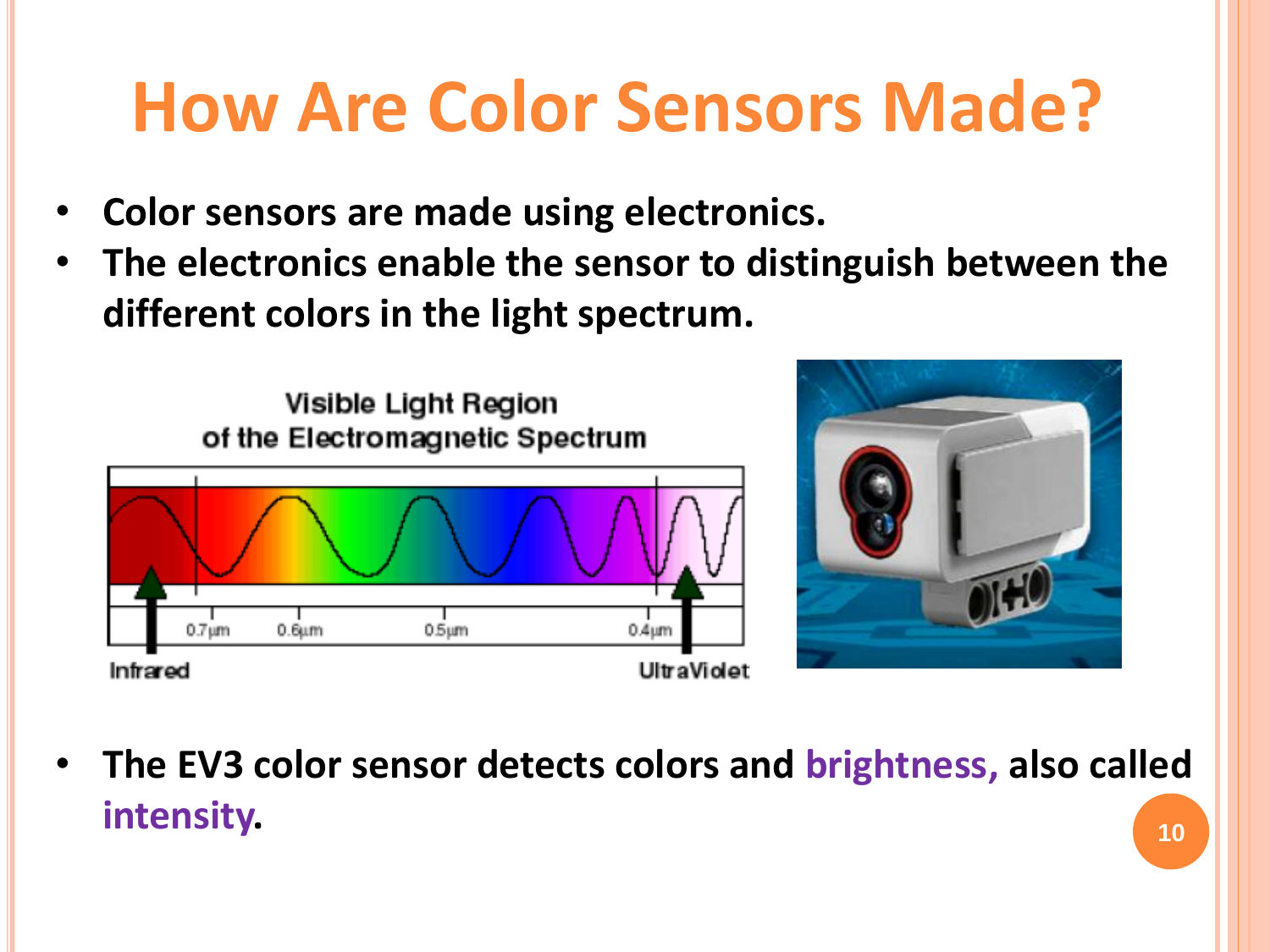#### **How Does the EV3 Color Sensor Work?**

**top: color sensor**

**bottom: lamp (sends out light)**

**The LEGO MINDSTORMS EV3 color sensor works in 3 different modes:**

• **In Reflected Light Intensity Mode, the sensor measures the intensity of light reflected back from a red light–emitting lamp. The sensor uses a scale of 0 (very**  dark) to 100 (very light).  $\rightarrow$  'COL-**REFLECT'**



**Reflected Light Intensity Mode**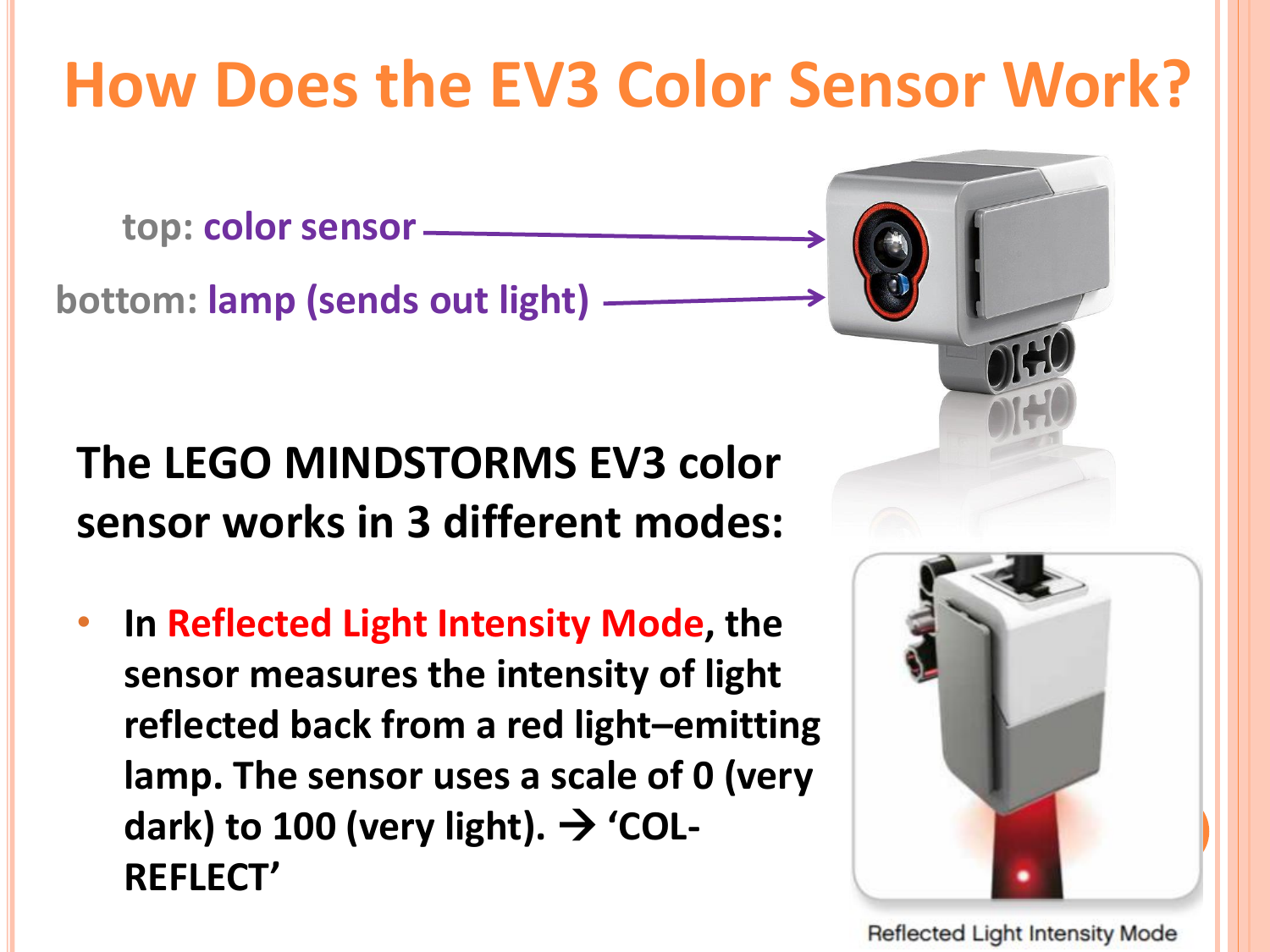#### **How Does the EV3 Color Sensor Work?**

• **In Ambient Light Intensity Mode, the sensor measures the strength of light that enters the window from its environment, such as sunlight or the beam of a flashlight. The sensor uses a scale of 0**  (very dark) to 100 (very light).  $\rightarrow$  'COL-**AMBIENT'**



Ambient Light Intensity Mode

• **In Color Mode, the sensor recognizes seven colors—black (1), blue (2), green (3), yellow (4), red (5), white (6), and brown (7)—plus No Color (0). 'COL-COLOR'**

**We will use the first two modes in this lesson (not color mode)**



**Color Mode**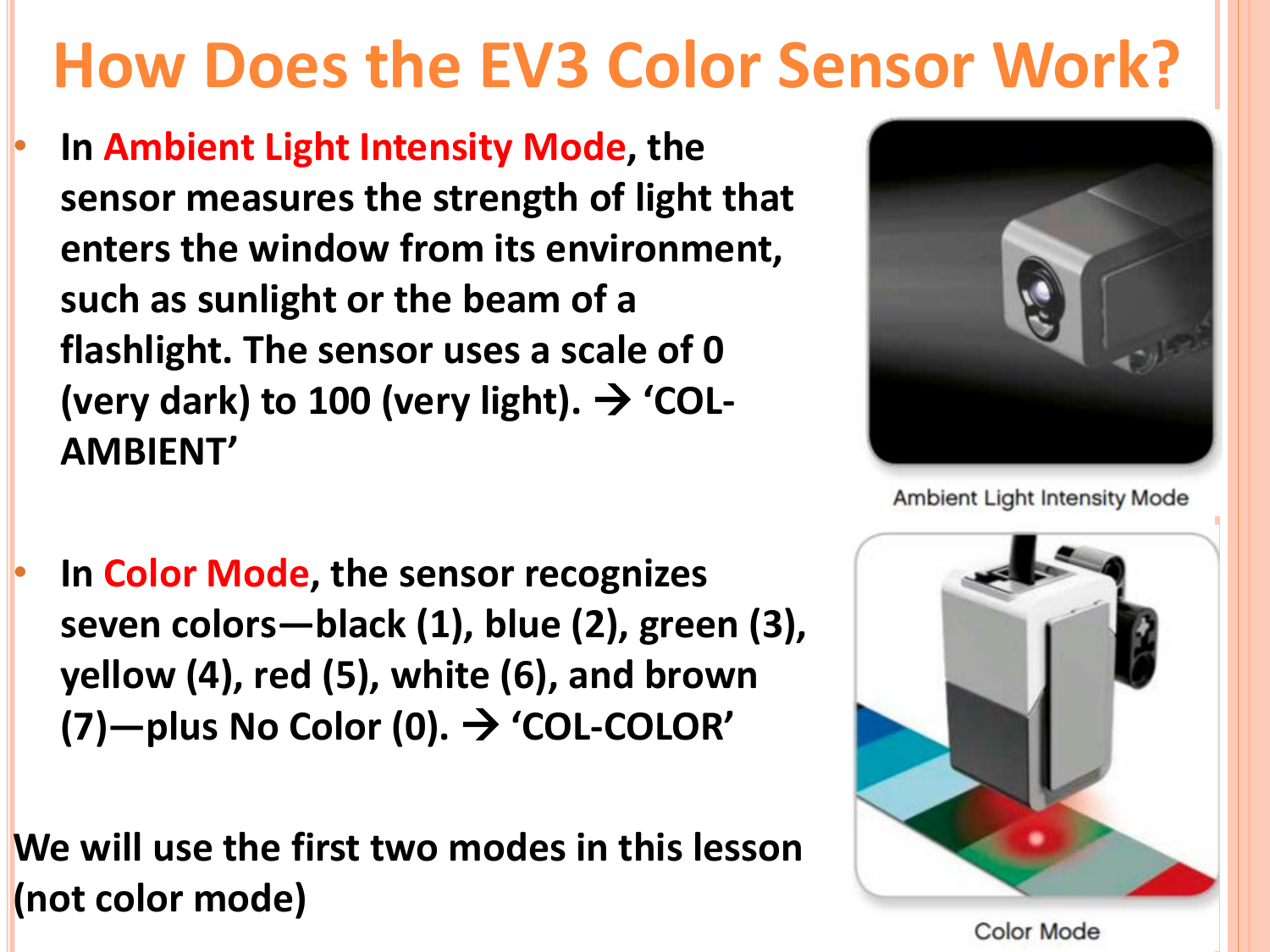#### **Let's Investigate**

#### **How does the brick read the signal from the light sensor?**

**Do This: Attach the sensor to the LEGO brick. Then use the VIEW command and go to the color sensor. Test the color sensor in 2 modes.** 

**1. In the "reflected light" mode, the sensor's flood light (the bottom) is turned on. Follow the instructions in the diagram below.** 



**Select Port View** 

Hold the Color Sensor close to the different colors in your surrounding and see the different readings.

- **Higher numbers indicate BRIGHTER light**
- **Lower numbers indicate a lower brightness of light (darker).**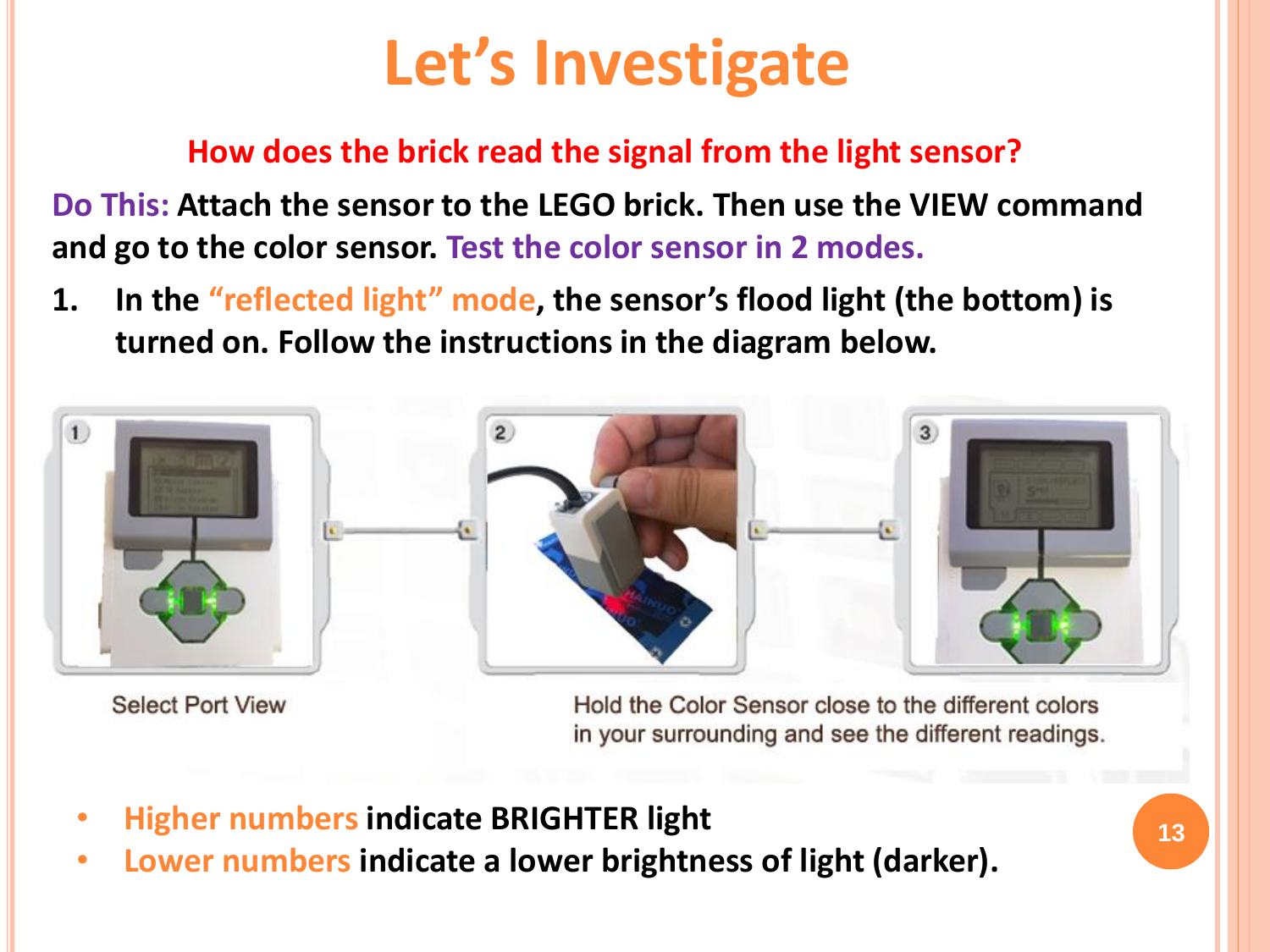#### **Let's Investigate (continued)**

**2. In the "ambient light" mode, the flood light is turned off. Follow the instructions in the diagram below.** 



Select the ambient light icon.

Test the Color Sensor's ability to read the surrounding light by measuring the light level in different parts of the room. Higher numbers indicate more light (as a number of the light the sensor can read). Lower numbers indicate a lower amount of light.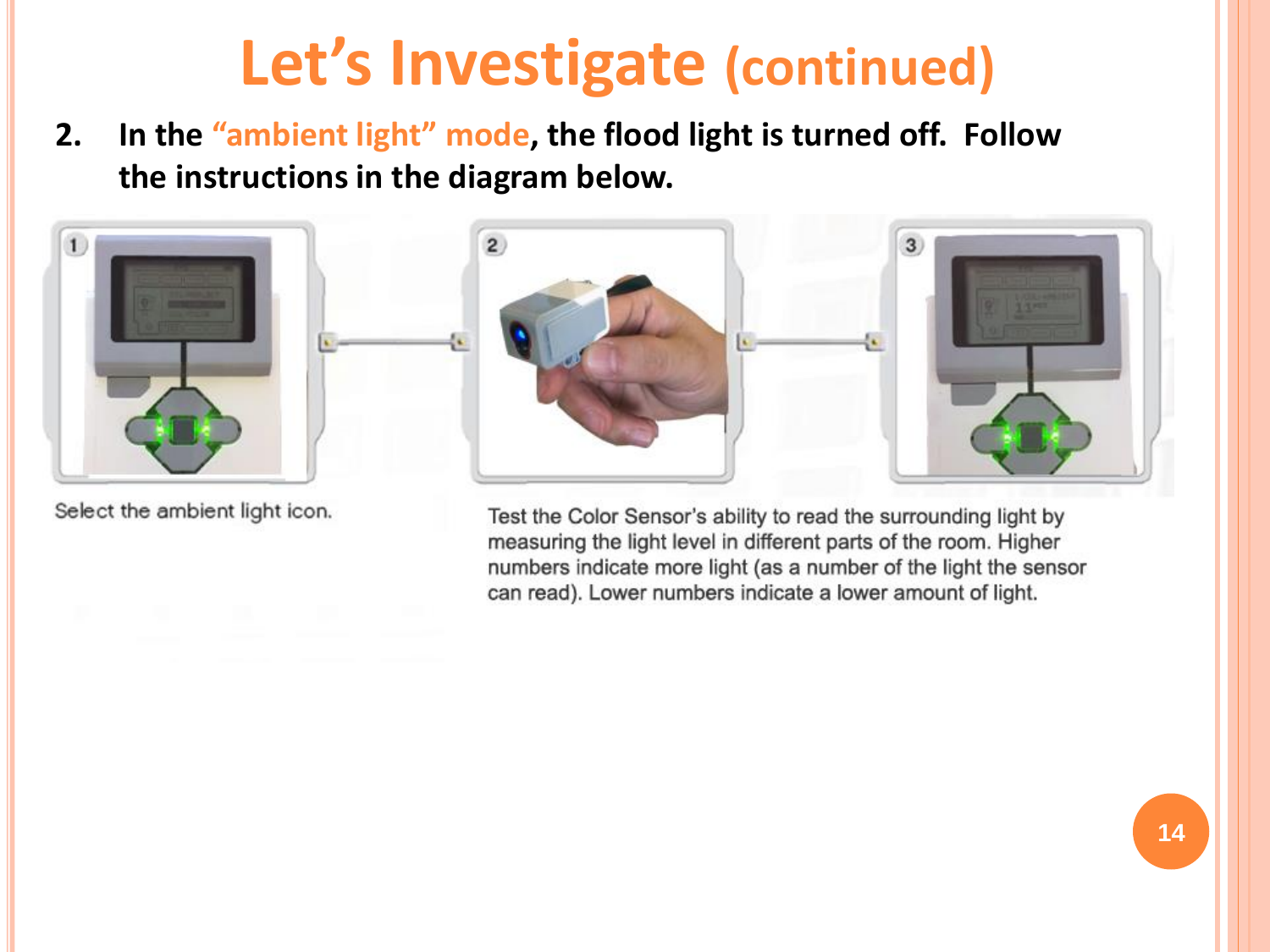## **Color Sensor Post-Quiz**

- **1. How does the LEGO EV3 color sensor work?**
- **2. Provide an example "stimulus-sensorcoordinator-effector-response" framework using the EV3 color sensor.**

**3. Give some examples of color sensors in engineering systems.**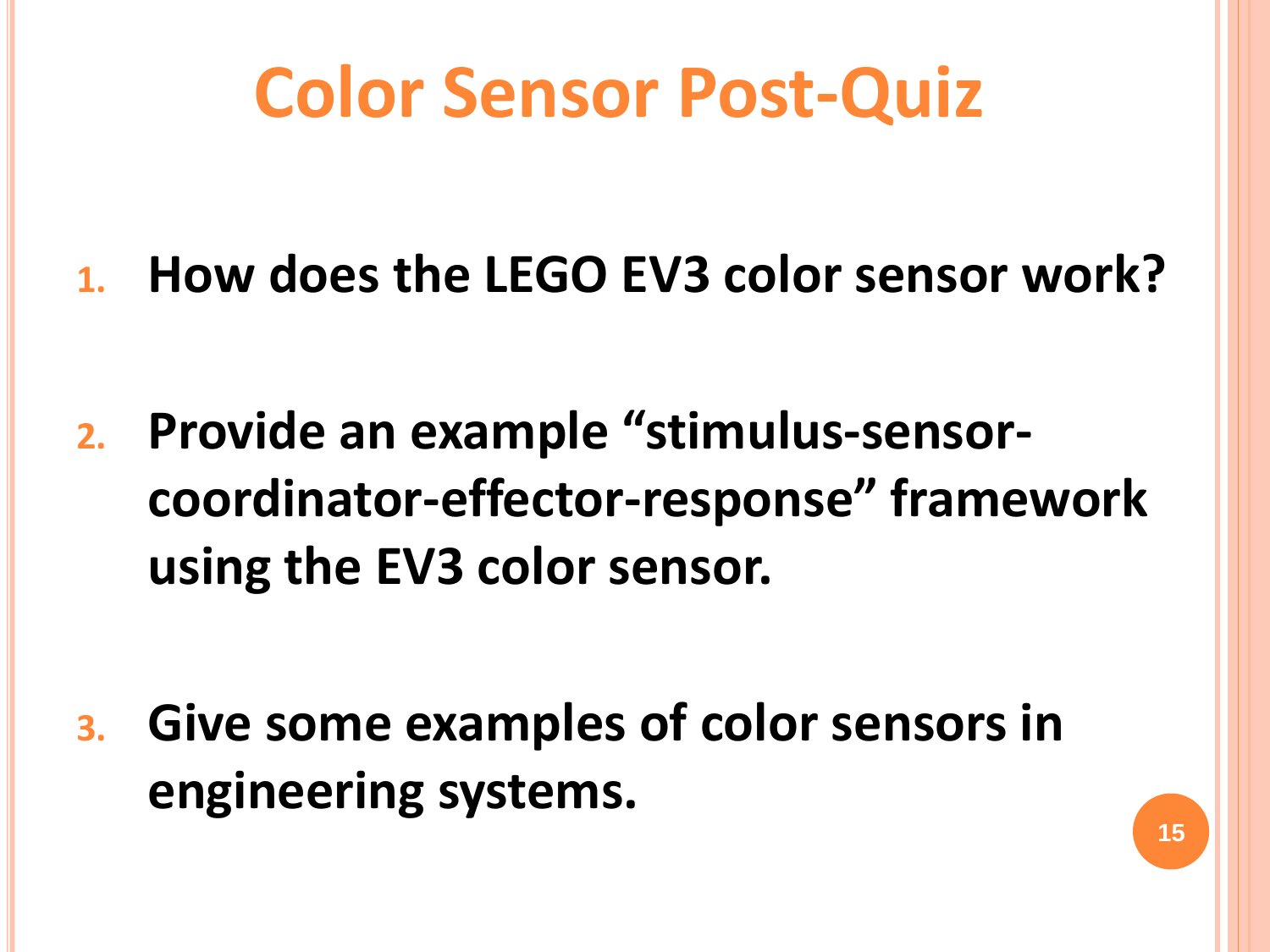# **Color Sensor Post-Quiz Answers**

**1. How does the LEGO EV3 color sensor work?** 

**The color sensor detects the color and brightness of light it receives and uses a scale of 0 (very dark) – 100 (very light).**

- **2. Provide an example "stimulus-sensor-coordinatoreffector-response" framework using the EV3 color sensor.** *Example***: light > LEGO EV3 color sensor > (transmission to coordinator) value sent to EV3 brick via wire > brick sends a signal to the EV3 motors > robot moves**
- **3. Give some examples of color sensors in engineering systems.**

*Examples***: cameras; sensors that turn lights on when it gets dark outside; porch lights, streetlights and car headlights that turn on automatically in the low light or at night 16 16 16**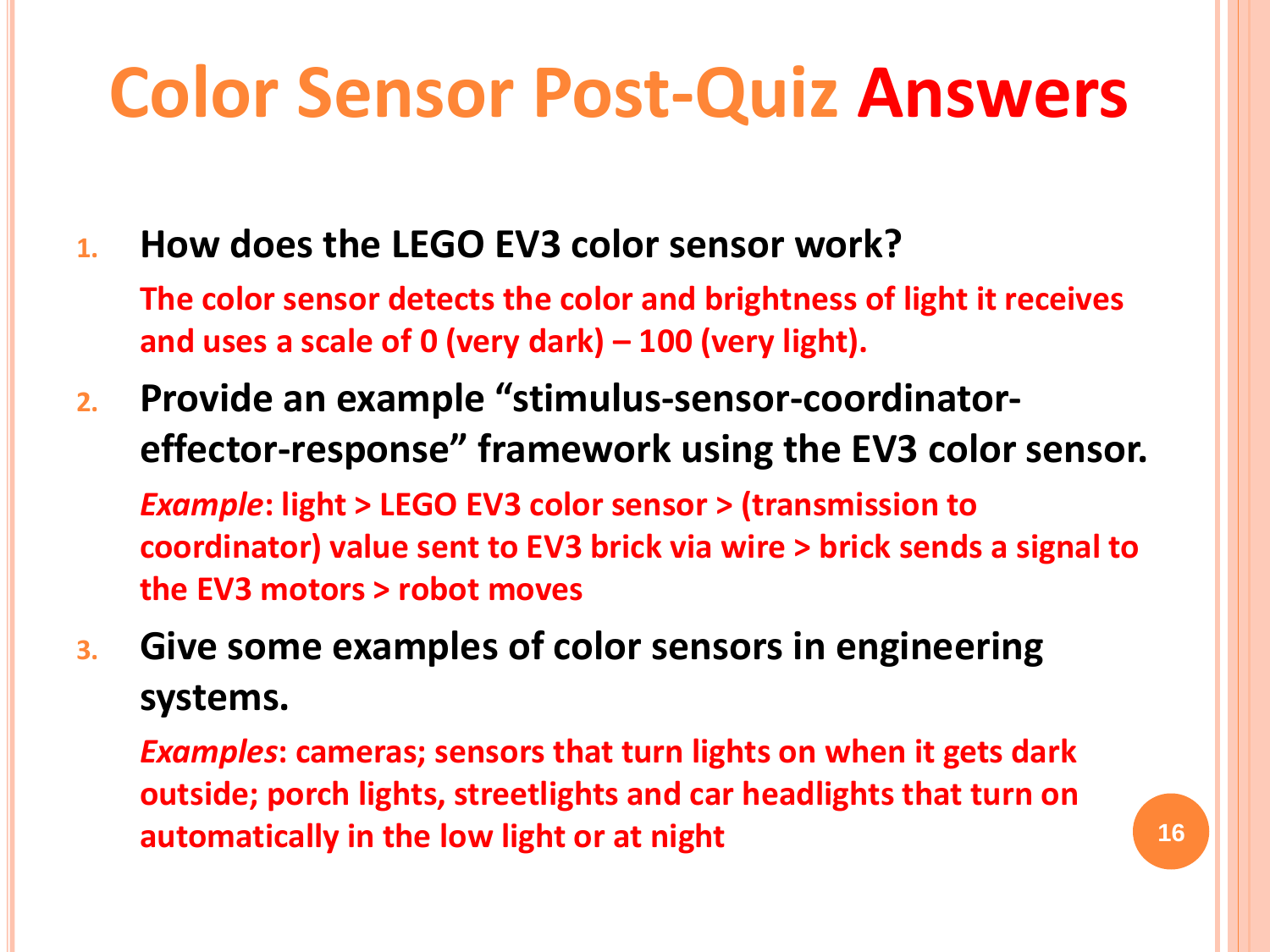# **Vocabulary**

- **sensor: A device that converts one type of signal to another; for instance, the speedometer in a car collects physical data and calculates and displays the speed the car is moving.**
- **visual: Related to seeing.**
- **transducer: Another term for a sensor (see above).**
- **peripheral: Surrounding.**